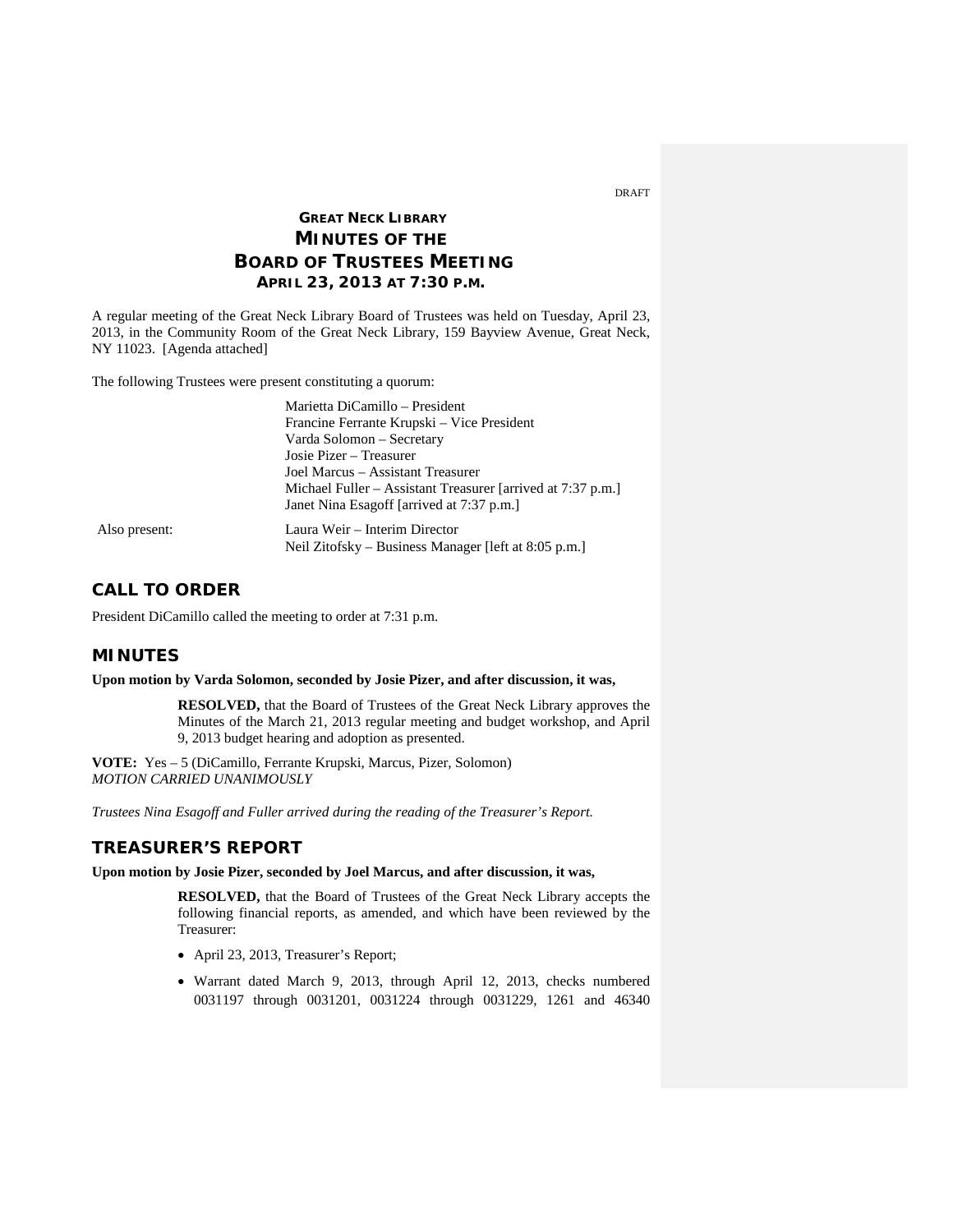Great Neck Library **Page 2 of 16** Service 2 of 16 Service 2 of 16 Service 2 of 16 Service 2 of 16 Service 2 of 16 Service 2 of 16 Service 2 of 16 Service 2 of 16 Service 2 of 16 Service 2 of 16 Service 2 of 16 Service 2 of Minutes of Board Meeting – April 23, 2013

through 46379, and To-Be-Paid Checks numbered 46380 through 46498 the sums set against their respective names, amounting in the aggregate to \$364,850.71, as amended to exclude check number 46463 in the amount of \$4,403.05. [This amends the total warrant to \$301,525.97.]

• Payroll Warrants for pay dates March 7, 2013, and March 21, 2013, and which have been reviewed by the Treasurer, in the amounts of \$151,555.21, and \$154,373.81 respectively, for a total of \$305,929.02.

Trustee Solomon questioned the following:

i. Expenditure connected with check number 1261 from the Director's Emergency account. The check was made out to the Town of North Hempstead for permit fee application for the installation of the generator for the Computer Department.

\_\_\_\_\_\_\_\_\_\_\_\_\_\_\_\_\_\_\_\_\_\_\_\_\_\_\_\_\_\_\_\_\_\_\_\_\_\_\_\_\_\_\_\_\_\_\_\_\_\_\_\_\_\_\_\_\_\_\_

ii. Whether the telephone accounts were consolidated since there were three separate checks. They are consolidated but the checks are going to three different offices.

iii.The administrative expenses line. A large part of this expenditure went towards legal fees.

Trustee Solomon requested a breakdown of the Computer Equipment Maintenance line for this and last year's budgets. Trustee Pizer asked that this be distributed to the entire Board and that changes for 2014 be noted in the comments section of the spreadsheet.

President DiCamillo inquired if Trustee Pizer had reviewed the Digiscribe records she requested. She responded that she did and was not comfortable with two things in the quote. She asked that the words, "*only based on our estimate*," be crossed out and initialed. She asked the Business Manager to provide her with the NYS policy on Records Retention (apart from what the Great Neck Library has adopted as its own policy).

President DiCamillo inquired about the status of the check for Digiscribe The check number 46419 for \$8060.72 is included in the warrant but it will not be mailed until the Board authorizes additional funds. NLS check was removed from the warrant necessitating the amendment of the motion to exclude check number 46463 in the amount of \$4,403.05.

Trustee Pizer reported that she directed the Interim Director and the Business Manager to institute a new system for financial reports wherein everything coming before the Finance Committee must have a narrative memo. Old Business items will have a narrative memo with backup data included in the packet prior to a Finance Committee meeting. This information will also be made available to the public to provide greater transparency. Finance Committee meeting time will be spent discussing New Business except when the Assistant Treasurers or the Board President may need further clarification after reviewing an item under Old Business.

#### *Public Comment: Ralene Adler*

**VOTE:** Yes – 7 (DiCamillo, Nina Esagoff, Ferrante Krupski, Fuller, Marcus, Pizer, Solomon) *MOTION CARRIED UNANIMOUSLY*

**Comment [S1]:** In the warrant, digiscribe is #46419 for 8060.72. Ck 46463 is NLS for 4403.05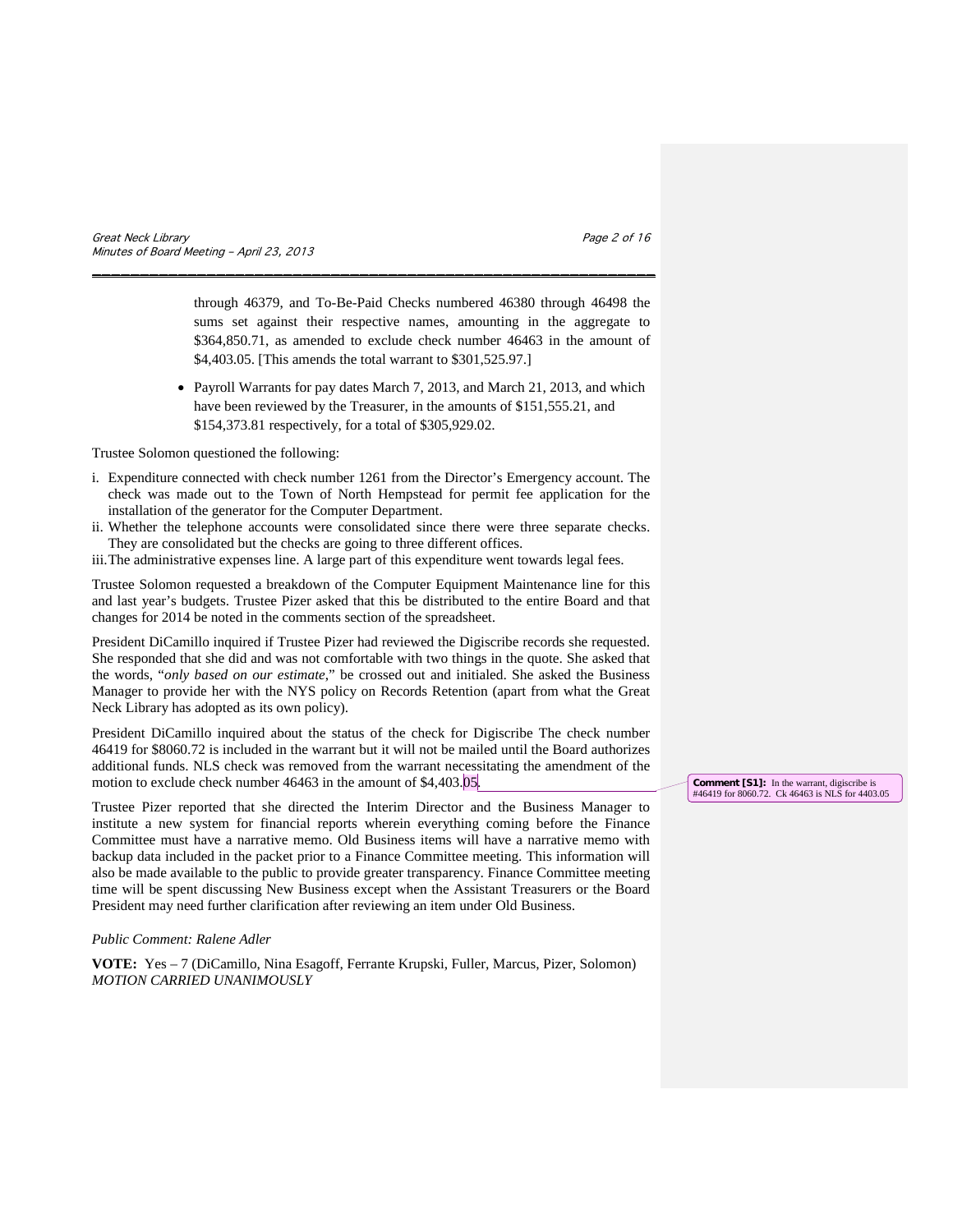Great Neck Library **Page 3 of 16** Services **Page 3 of 16** Services **Page 3 of 16** Services **Page 3 of 16** Minutes of Board Meeting – April 23, 2013

# **PAYROLL CHANGES**

### **Upon motion by Josie Pizer, seconded by Joel Marcus, and after discussion, it was,**

**RESOLVED,** that the Board of Trustees of the Great Neck Library accept the Payroll Changes of March 2013, as presented, which have been reviewed by the Finance Committee.

Payroll Changes report will take on a new format starting with the next meeting. (See Finance Committee Report on page 4)

\_\_\_\_\_\_\_\_\_\_\_\_\_\_\_\_\_\_\_\_\_\_\_\_\_\_\_\_\_\_\_\_\_\_\_\_\_\_\_\_\_\_\_\_\_\_\_\_\_\_\_\_\_\_\_\_\_\_\_

President DiCamillo stated that the current policy for personnel replacement needs to be reviewed and put into the policy manual. This will be addressed at the next Personnel Committee meeting.

**VOTE:** Yes – 7 (DiCamillo, Nina Esagoff, Ferrante Krupski, Fuller, Marcus, Pizer, Solomon) *MOTION CARRIED UNANIMOUSLY*

[Note: The Business Manager had to leave the meeting early due to an emergency. To accommodate his request, the agenda was re-arranged to discuss the items that would require input from him. Agenda items – Additional Expenditure for Digiscribe, Audit Engagement Letter, Landscaping Contract, Business Office Records for Destruction and Unused File Cabinet were taken out of sequence. After the Board voted on these items, the Business Manager left.]

[Note: The order of the items in these Minutes follows the order of the agenda]

# **REPORTS**

# **Finance Committee**

The Finance Committee met on April 16 at 7:30 p.m. in the Community Room at the Main Library.

Committee Members: Josie Pizer (Treasurer), Joel Marcus (Assistant Treasurer), Michael Fuller (Assistant Trustee) Marietta DiCamillo (Library Board President), Neil Zitofsky (Business Manager), Laura Weir (Interim Director)

#### Old Business

1. Time Vantage results: The Business Manager reported that most major problems are solved. Staff will no longer automatically be given extra time on the clock if they punch in early. There was some discussion about staff punching out if they leave the building for lunch. This is currently done only if the person is leaving for more than their allotted hour. No consensus that staff should punch out at lunch was reached.

2. NLS Follow-up: Mr. Zitofsky will be in touch with Jan Heinlein at NLS, currently on leave, to discuss the reduction in health care costs at NLS, **a**nd its implications for the fees charged to Great Neck Library (GNL) and the GNL budget.

3. Review Spread sheet for the budget for Main: The Finance Committee wanted to determine if removing the branch budgets from the Main Library budget would impact the NLS fees when using the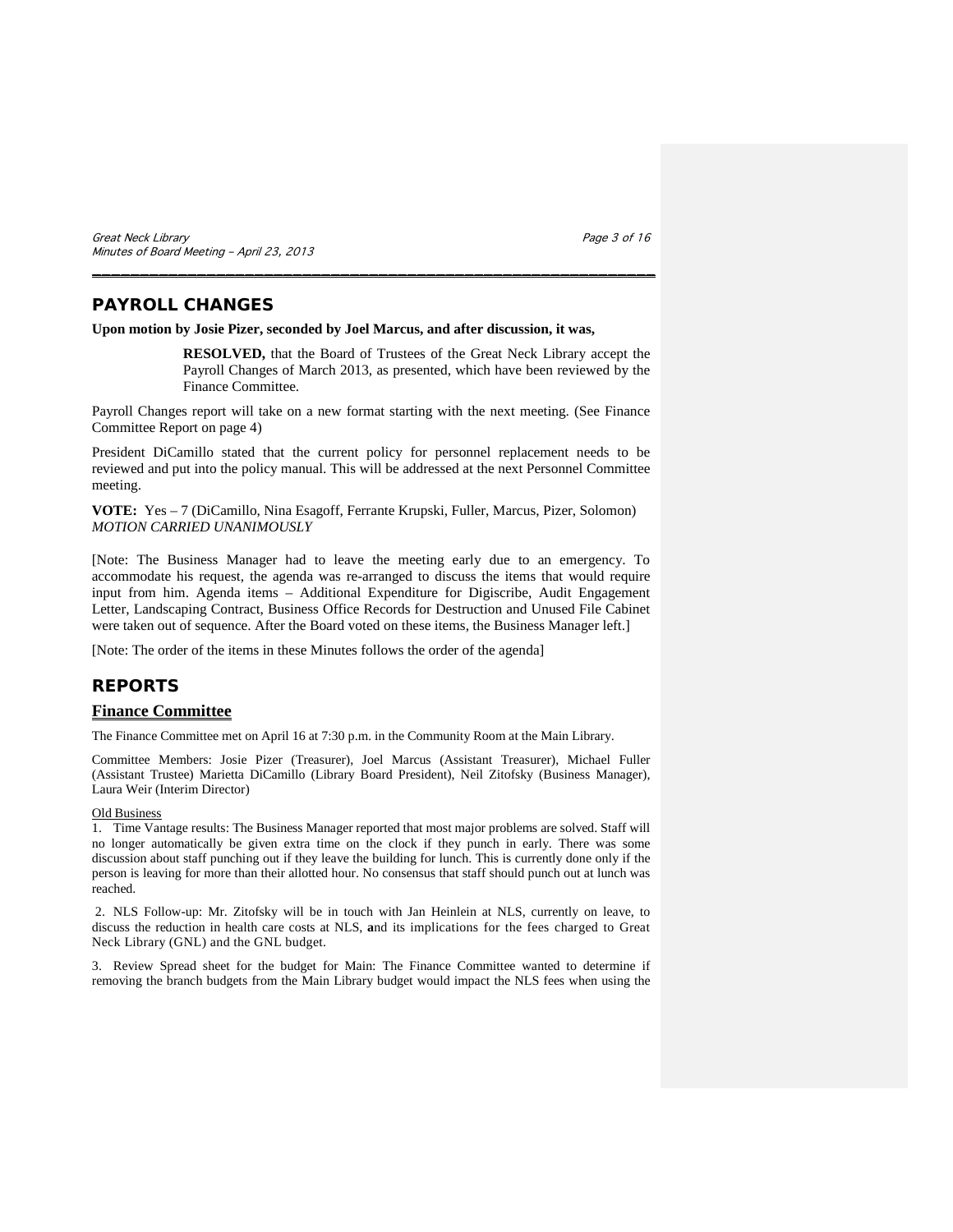Great Neck Library **Page 4 of 16** Services **Page 4 of 16** Services **Page 4 of 16** Services **Page 4 of 16** Minutes of Board Meeting – April 23, 2013

formula of budget and population. Mr. Zitofsky created a spreadsheet to separate the two budgets. The operating budget for the Main Library is \$6,675,100.00; the operating budget for all three branches combined is \$1,737,900.00. This amount would do little to reduce the NLS fee.

\_\_\_\_\_\_\_\_\_\_\_\_\_\_\_\_\_\_\_\_\_\_\_\_\_\_\_\_\_\_\_\_\_\_\_\_\_\_\_\_\_\_\_\_\_\_\_\_\_\_\_\_\_\_\_\_\_\_\_

4. Alarm Log: No new charges. There were two false alarms in March, both aborted by Jose.

5. Digitization: There was a lengthy discussion about the digitization project. What was shredded and what was scanned. Mr. Zitosky pulled all the Digiscribe bills from the warrant. He will compare the invoices to the job already done and will call in Digiscribe to come and estimate the cost of scanning the remaining boxes of Personnel records. The Library will hire a service to shred the remaining documents that we do not need to scan. In this manner we will have a reliable sum for the Library Board to consider when they discuss a resolution for the re-appropriation. Trustee Pizer was adamant that the project must be completed, this year included, with all file cabinets removed, no files anywhere and more scrutiny in terms of supervision of personnel and handling of bills be instituted and maintained. The amount of space returned to the GNL space must also be calculated for next month's meeting. There is continuing discussion and investigation of this issue and Mr. Zitofsky is to report on the legal time parameters, citing the sources for the keeping of financial records which will be part of his memo for next month's Finance Committee meeting. As has been pointed out, copies of checks are kept by all banking institutions.

6. Mr. Zitofsky has produced a Preventive Maintenance checklist. Our new Head of Maintenance will be put in charge of keeping it up to date. He will also be asked to add to the list as he further inspects and works in the building(s).

7. Clothing: the issue of wearing safety shoes has been referred to the Policy Committee.

8. Recommendations for new cost savings from Sunday pay and overtime pay. Mr. Zitofsky will create a staff model using the TimeVantage software. He and Ms. Weir will compare staff coverage at slow times of the day and make recommendations for staff reductions at those times. This topic will be referred to the Personnel Committee for the next meeting in May and the cost savings calculated and discussed at the next Finance Committee meeting.

9. Number, titles and amount of early arrival pay: There is no extra salary spent for employees who arrive early to start up computers at Main because they work from 8am to 4pm, a regular 7 hour shift. At the branches one employee arrives 15 minutes early to open up. Total yearly cost for this procedure is \$5,512.

10. Staff reductions: Mr. Zitofsky was asked to analyze the Payroll Changes Report to confirm why the anticipated savings in the payroll as scheduled in the 7/26/12 Payroll Changes Report has not been realized. Also, the savings from substitute pay does not seem to be reflected in the budget surplus and an explanation for this unexplained discrepancy will be explained at our next Finance Committee meeting.

11. Personnel Changes report was reviewed. Mr. Zitofsky was asked to change the format of this report for the next meeting so that any person leaving will show the number of hours, the title, the rate of pay and salary cost of this employee. If there is a request to hire on this line, the name of the prospective employee, his/her title, the number of hours and the rate of pay will be placed just below the previous employee so that there will be a clear line indicating the "like-to-like" hire.

12. The collection agency report was presented. A review and analysis of its continuation will take place at the next meeting since our revenues are down and the loss of revenue will affect our budget.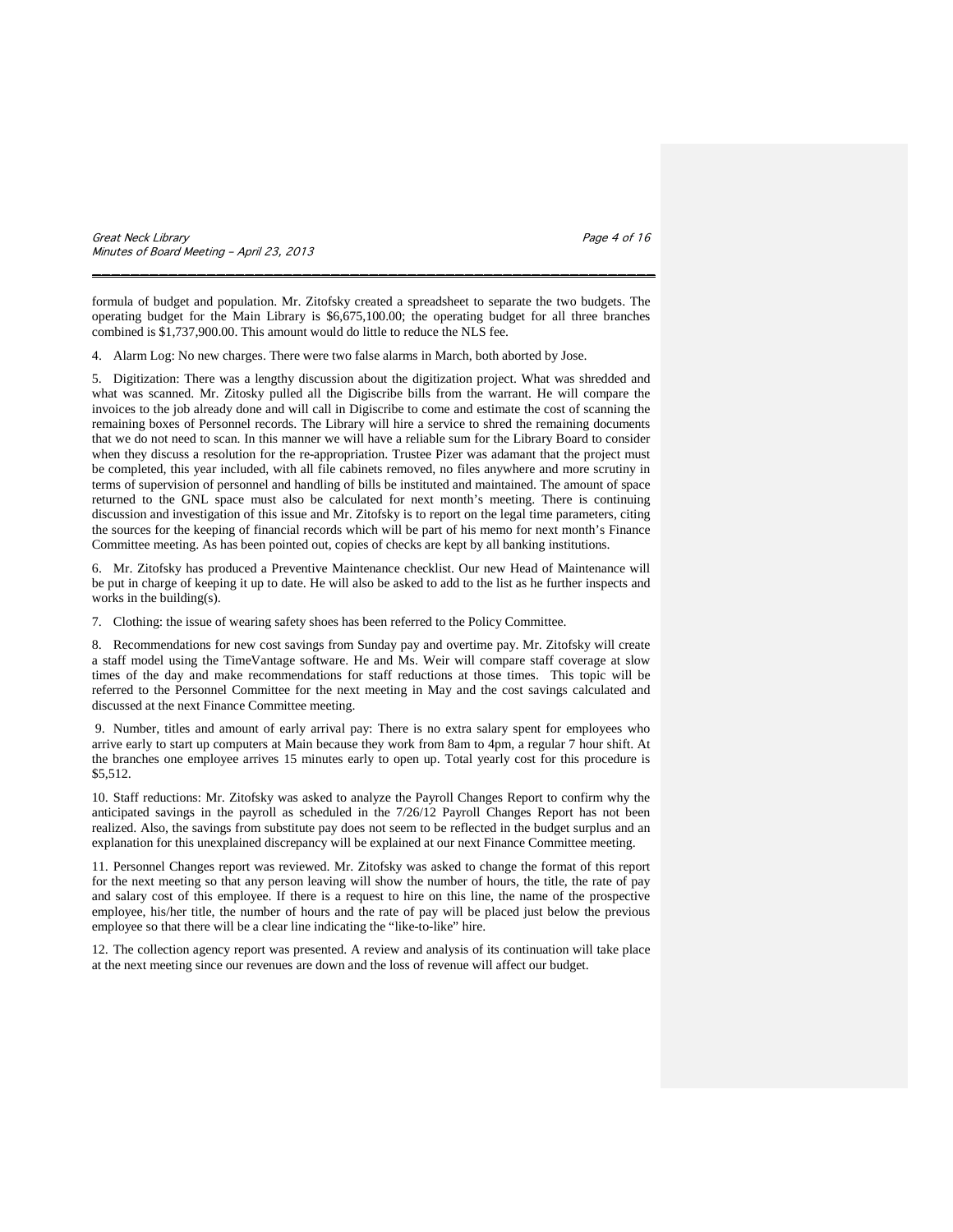Great Neck Library **Page 5 of 16** and the set of 16 and the set of 16 and the set of 16 and the set of 16 and the set of 16 and the set of 16 and the set of 16 and the set of 16 and the set of 16 and the set of 16 and the Minutes of Board Meeting – April 23, 2013

#### New Business

- 1. Itemization of Digitization monetary request: see number 5 under Old Business above.
- 2. Safety issues for GNL was referred to Policy Committee

3. Databases: Irina Zaionts began by noting that the Library covers a universe of information for a very diverse population. She discussed the quirks in the bundling of databases packages, and discussed the philosophy and the decision making process that goes into purchasing a database for the collection. She has examined the collection and has some recommendations for discontinuing some databases. As the hour was late, it was decided that there will be a separate meeting just to discuss the acquisition and operation of Library's database collection.

\_\_\_\_\_\_\_\_\_\_\_\_\_\_\_\_\_\_\_\_\_\_\_\_\_\_\_\_\_\_\_\_\_\_\_\_\_\_\_\_\_\_\_\_\_\_\_\_\_\_\_\_\_\_\_\_\_\_\_

Laura Weir was asked about the statistics for the Freegal Music downloadable music resource. Upon examination of the statistics, it was decided that the Library will not renew the Freegal product when the lease expires in June 2013.

5. Before the employee G. Wagner can be replaced, an exact hour to hour cost comparison has to be presented to the Finance Committee. Until these costs are established, the replacements for multiple positions cannot be part of the resolution for the next Board of Trustees meeting.

6. Wireless connectivity was reported to be a success with positive remarks from patrons.

7. Museum pass usage seems to be going well with participation by the branches. The Interim Director was asked to get specific feedback from the Branch Heads.

#### Routine Business

- 1. Review of Warrants and Financial Statements
- 2. Sign checks concurrent w/ public comment

Meeting adjourned at 10:15 p.m. [End of Report]

### **Branch Committee**

Committee Chair Michael Fuller reported that a meeting is scheduled for Thursday, May 2 at 7:30 p.m. at the Station Branch. The Interim Director was asked to report on the problem at the Lakeville Branch. (See Interim Director's Report on page 10). She further updated that Ted Emmerich Construction (previously worked for the Library) would be working at the Lakeville Branch on Wednesday, April 24 to remove the section of the floor from which it appears the odor is coming. He would return the following Wednesday to seal the area and replace the carpet with rubber tiles. Mr. Emmerich has provided a written estimate but there are going to be additional charges which he will not know until after he picks up the floor.

*Public Comment: Ralene Adler, Carol Frank*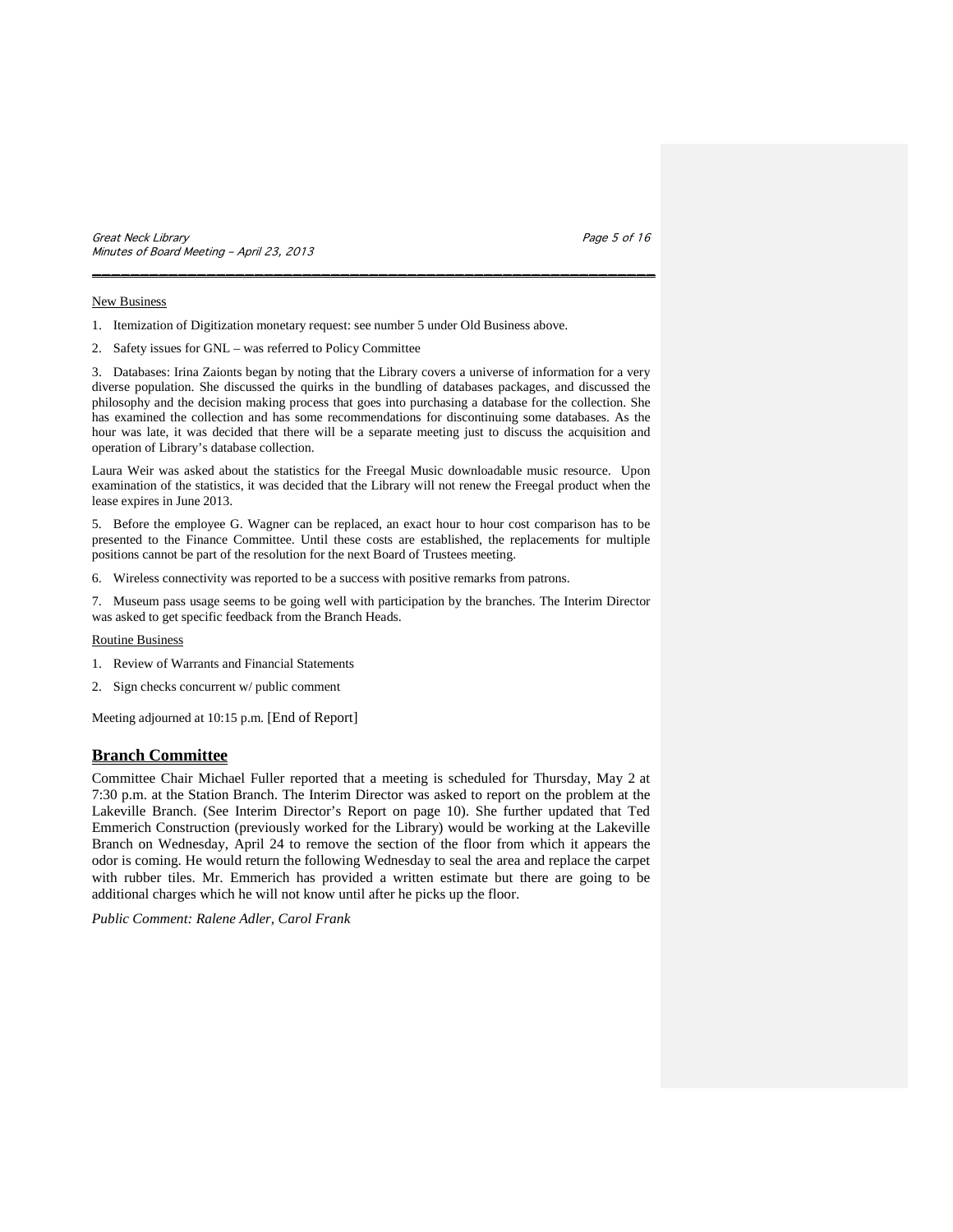Great Neck Library **Page 6 of 16** and the set of 16 and the set of 16 and the set of 16 and the set of 16 and the set of 16 and the set of 16 and the set of 16 and the set of 16 and the set of 16 and the set of 16 and the Minutes of Board Meeting – April 23, 2013

## **Building Advisory Committee (BAC)**

The BAC met on Tuesday, April 2 at 7:30 p.m. at Station Branch Library.

Board Members**:** Marietta DiCamillo (Chair), Joel Marcus, Josie Pizer, Varda Solomon; Construction Professionals: Mike Currie (Engineer), Don Dillon (Architect - absent with notice), Allegra Goldberg (Project Manager - absent with notice), Leslie Kahn (Engineer); Library Professionals**:** Laura Weir (Interim Library Director), Justin Crossfox (absent with notice), Christine Johnson; Members of the Public**:** Ralene Adler, Naomi Feldheim, Stu Hochron, Amy Levinson, Marianna Wohlgemuth.

\_\_\_\_\_\_\_\_\_\_\_\_\_\_\_\_\_\_\_\_\_\_\_\_\_\_\_\_\_\_\_\_\_\_\_\_\_\_\_\_\_\_\_\_\_\_\_\_\_\_\_\_\_\_\_\_\_\_\_

President DiCamillo opened the meeting by thanking all in attendance and updating the BAC about communications she had with KG&D concerning the approved building program and space plans. She reminded KG&D that a space plan already exists and was adopted by both the BAC and Board of Trustees. She also requested that they not draw proposals which increase the square footage of the current building without further direction and discussion by the BAC. President DiCamillo further advised KG&D of possible modifications to the current plan. She described some examples: the Business Office remaining at Main, elimination of the Director's Conference Room and a Mezzanine adjustment. Last, she advised KG&D that the BAC and Board of Trustees want KG&D to be creative and develop ideas based upon what has already been decided. The BAC was in agreement.

She requested everyone be given an opportunity to speak at future meetings and requested that professionals (Staff and Public) be given priority as we discuss certain aspects of the program. Ralene Adler reminded everyone that all BAC members must be 100% behind this program. She added these meetings are the proper forum to discuss our opinions and differences. The BAC discussed the ballpark budget of \$10 million. Amy Levinson expressed concern that Hazmat and other environmental issues, especially in the parking lot, might drive up construction costs. It was agreed however, that this was the number provided to the architects and all further agreed it was the number to aim for.

Ms. DiCamillo distributed three reports, September 2012 BAC Interim Report, Dattner's Great Neck Library Concept Design Meetings and the approved space plan. She reminded the BAC that these documents were the result of nine months of our meetings and discussions. These are the foundation of the building program. The BAC reviewed the documents and agreed to the following modifications.

- 1) All services and collections to remain at Main.
- 2) Reduce the Mezzanine to achieve pond view from the front door.

Office space reduction (elimination of the Director's conference room, etc) was considered but no agreement has yet been made. Christine Johnson noted that modern workstations will take up less space. There was discussion about location of the storage for the GNL historical collection. Christine Johnson provided information regarding further digitizing of this collection.

Marietta DiCamillo had asked Leslie Kahn to briefly outline KG&D's contractual obligations. He prepared the following for the BAC:

*KG&D's duties for first phase, Pre Schematic Design Phase Services, AKA Pre Referendum Package deliverables.*

i. KG&D will review all existing information given to them and applicable laws, codes and regulations.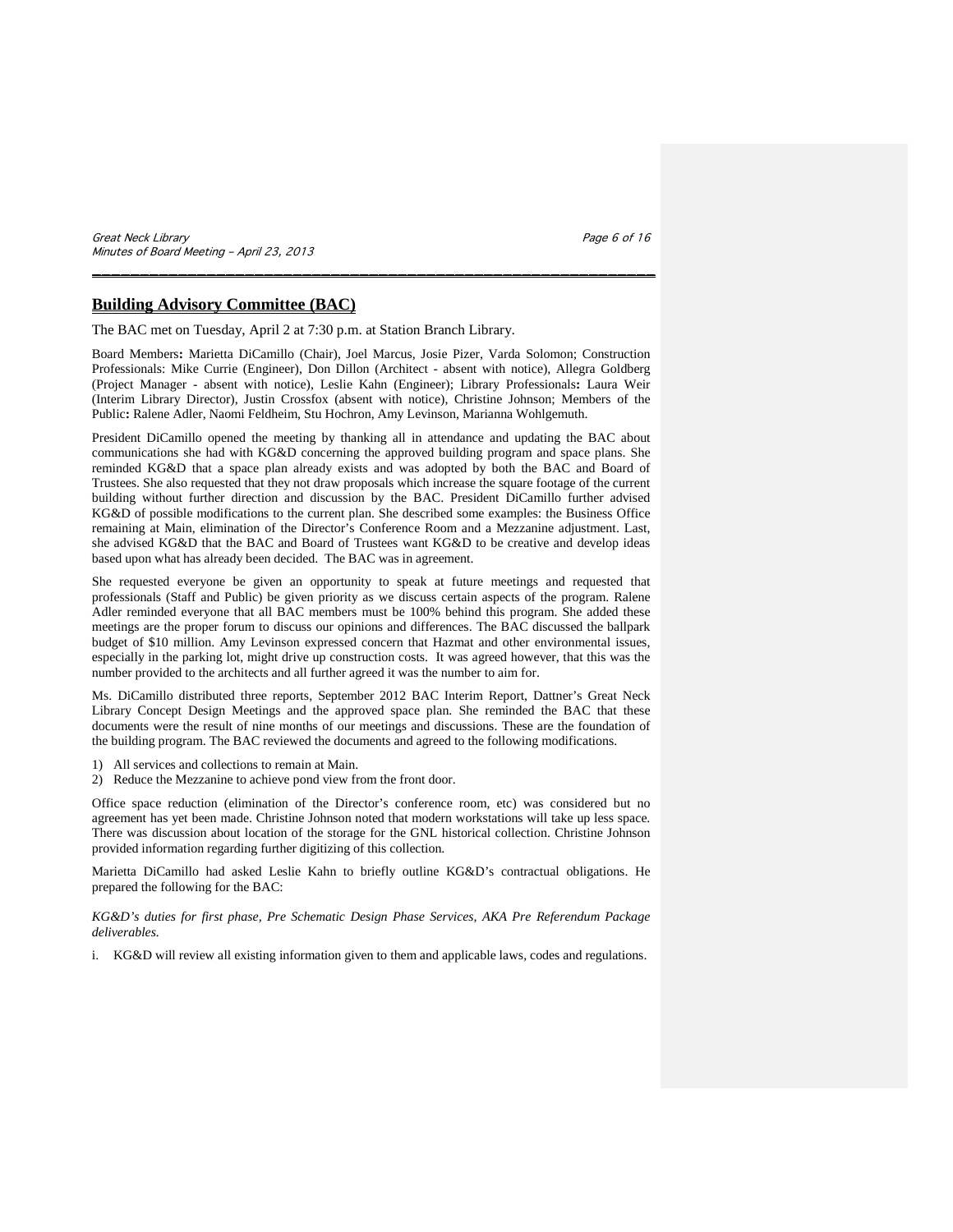ii. KG&D will meet with the Owner (BAC) and interview library staff to get a better understanding of GNL vision and staff duties.

\_\_\_\_\_\_\_\_\_\_\_\_\_\_\_\_\_\_\_\_\_\_\_\_\_\_\_\_\_\_\_\_\_\_\_\_\_\_\_\_\_\_\_\_\_\_\_\_\_\_\_\_\_\_\_\_\_\_\_

- iii. KG&D and their consultants will survey the complete existing library site, building, mechanical and electrical systems.
- iv. KG&D will then establish a program as a list of required spaces, square footages and adjacencies.
- v. KG&D will prepare for presentation and discussion three different space-planning diagrams, preschematic floor plans and preliminary cost implications and each option will include phasing ideas and costs.
- vi. KG&D in discussion with Owner (BAC) will select one "consensus" scheme for further development.
- vii. KG&D will then prepare a final report. This report will be in the form of a Power Point presentation and will include floor plans, elevations and section drawings, a 3-D Google Sketch-Up rendering, project budget, summary of how the study was completed and options explored.

The next meeting agenda (April 15) with KG&D was discussed and it's possible the BAC will receive design drawings. After a discussion regarding recurring costs, it was decided that operating budgets should also be reviewed in conjunction with the plans and prior to submitting to the Board. Therefore, Josie Pizer was asked to request the Business Manager attend the next meeting of the BAC. The Business Manager's focus would be to evaluate costs associated with staffing changes as required in each plan.

Interim Director Weir presented the finished RFP proposal. President DiCamillo thanked her for a job well done. Ms. Weir asked the BAC and will also question absent BAC professionals and KG&D for possible firms to contact. She agreed to measure the Lakeville basement for possible storage options; count the real estate boxes in the Book Room and find out where the Environmental reports are stored.

The next meeting of the BAC will be April 15, 2013 at Main Library Lower Level. The meeting was adjourned at 9:30 p.m. [End of written report]

# *Updates by President DiCamillo:*

- i. A resolution to extend the deadline for the Building Advisory Committee to June 2013 is on the agenda. (See page 13).
- ii. At the last meeting a very preliminary plan was received and the committee was asked to provide their likes and dislikes and she will gather and pass on to the architects for their review. There should be a plan with a budget for the June Board meeting.
- iii. RFP for Owner's Representative will be sent out shortly after this meeting. She asked that if anyone has any recommendations to forward them to the Interim Director who will pass them on to the BAC.
- iv. BAC commended for the incredible job they are doing in evaluating the programs and she is thinking about asking the Board to consider keeping them on in the current state until the project is completed but she must first get approval from the BAC.
- v. An outreach program was put together in two different paths: one is a committee of three individuals who will work with the UPTC to keep them updated; and the other group is headed by Trustee Pizer, who then explained that this group, the Community Education Project (CEP), is responsible for the distribution of bi-weekly bookmarks at all library locations and using our local news media calendars and the library's newsletter to bring residents up to date. The Interim Director was asked to direct staff to insert bookmarks in library materials at time of check out.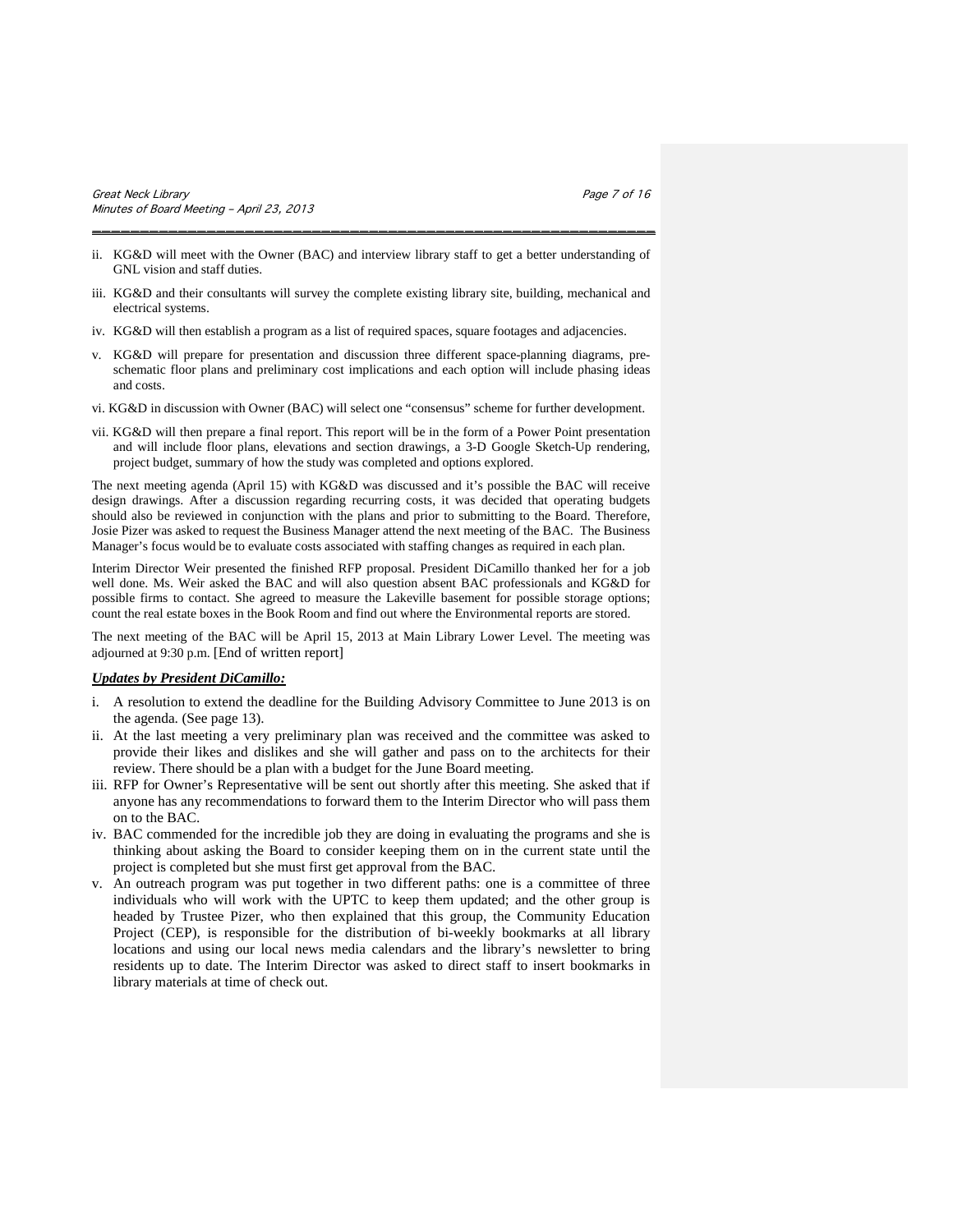Residents can also get automatic updates of the building project by entering their email addresses on the library's website.

\_\_\_\_\_\_\_\_\_\_\_\_\_\_\_\_\_\_\_\_\_\_\_\_\_\_\_\_\_\_\_\_\_\_\_\_\_\_\_\_\_\_\_\_\_\_\_\_\_\_\_\_\_\_\_\_\_\_\_

Trustee Pizer inquired about the email signup sheets for those who want to get updates. Interim Director Weir replied that she had spoken to the department head about this and was told that it could not be done as individuals would have to enter their own email addresses. The alternative was to have signs at the checkout desks asking people to sign up for updates via email.

# **Director Search Committee**

Chair Francine Ferrante Krupski reported that the committee met on March 13 and again on April 10. The job descriptions for the director were discussed and changes were made. At the last meeting, the committee accepted the job descriptions, except for two changes which were incorporated in the document subsequent to that meeting. The final document is on tonight's agenda [See page 13].

Many resumes were received and narrowed down to those meeting the minimum qualifications. Each member of the committee put down what s/he felt was the strongest point of each candidate selected. They were then tallied by Neil Zitofsky ranging from the first choice with five points to the last choice with one point. Some new resumes came in since the last meeting and copies were distributed to the committee electronically. Trustee Ferrante Krupski was asked by President DiCamillo to send an email to the rest of the committee telling them that if they wish to change their scoring for the candidates to resubmit them to Mr. Zitofsky.

Another meeting is scheduled for April 30 at 7:30 p.m. at the Station Branch. Also, at that meeting expenses for out-of-town interviewees will be discussed. Preliminary interviews will be conducted over the phone to select the best three candidates for face-to-face interviews to keep the cost to a minimum.

It was also agreed that an acknowledgment of receipt of resumes should be sent to all the candidates. The Interim Director could work with Trustee Ferrante Krupski to put together a brief letter that either Ms. Weir or Ms. Fine could send to the candidates.

*Public Comment: Ralene Adler, Carol Frank*

# **Long Range Planning Committee**

Committee Chair Janet Nina Esagoff reported that a meeting has been scheduled for April 29 at 7:30 p.m. at the Station Branch.

# **Policy & Bylaws Committee**

President DiCamillo, after reviewing the Board Policy Manual, put together a list of nine items for the committee to address:

- i. Board Committees are required to meet as needed but it should be at least quarterly.
- ii. Section 200-20 Responsibilities of Trustees speak to appointing the Business Manger in conflict with the corresponding Bylaw.
- iii. Trustees and staff discussing Board matters and internal library operations in violation of Section 200-20. Review and consider an update.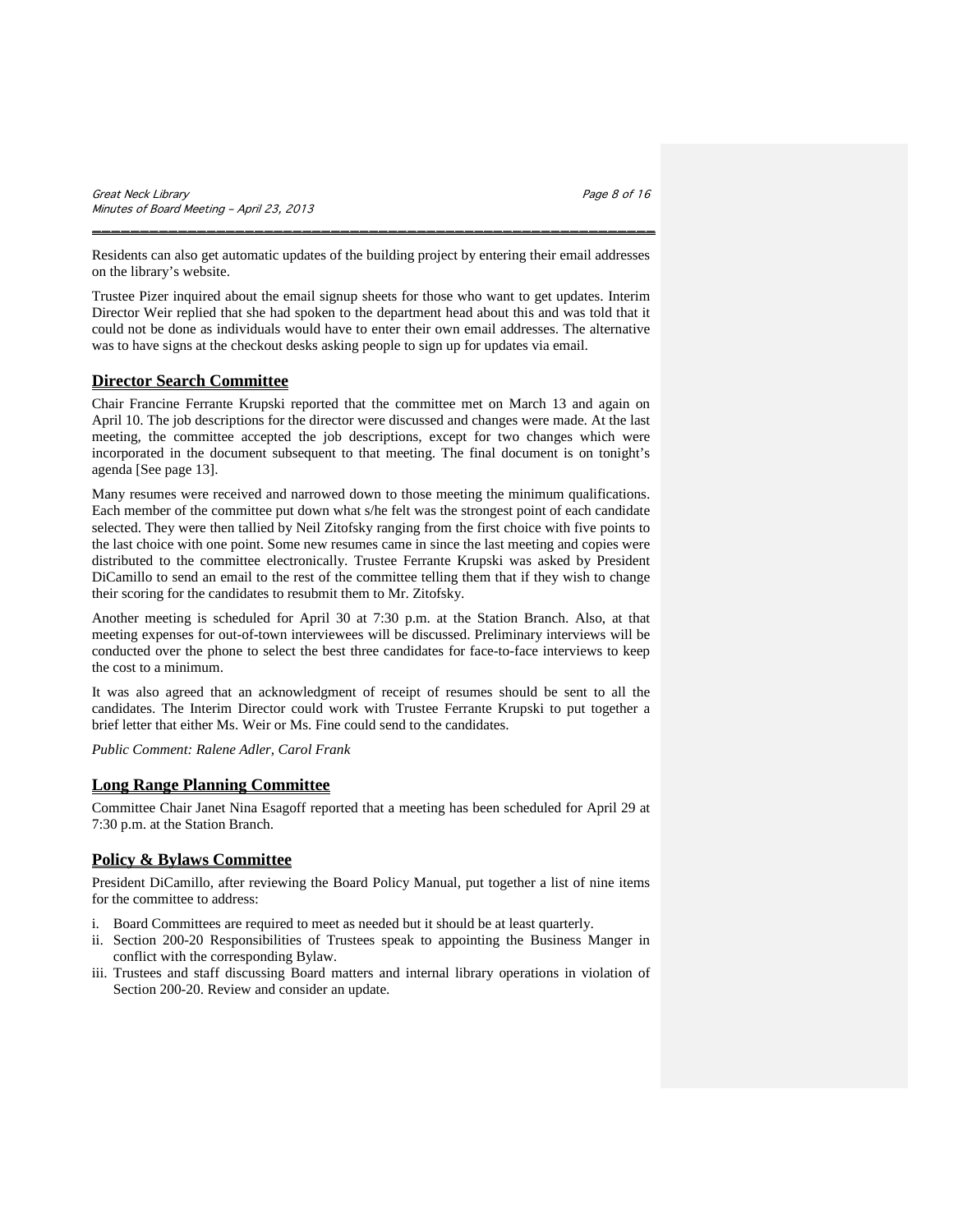iv. Section 200-40 Board Committees – compare the Long Range Planning committee to current formation.

\_\_\_\_\_\_\_\_\_\_\_\_\_\_\_\_\_\_\_\_\_\_\_\_\_\_\_\_\_\_\_\_\_\_\_\_\_\_\_\_\_\_\_\_\_\_\_\_\_\_\_\_\_\_\_\_\_\_\_

- v. Section 400-40 Treasurer's Check Signing Plate to see if this is still applicable.
- vi. Section 500-55 Staff and Trustees Privileges review to determine validity.
- vii. Section 800-10 Rules for Use of Meeting Rooms organization's recent denial of use due to violation of Article III. All meetings must be open to the general public. Review policy in regard to legal implications.
- vii. Section 1300 Relationships with Other Agencies (NLS) review validity of the policy.
- ix. Dress Policy review and create policy for employees. Check other libraries on this issue.

# **Indexing of Minutes**

Nothing to report since the last Board meeting

## **Staff Reports**

Trustee Pizer inquired if additional programs have already started at the Station Branch. The Interim Director reported that new programs will be added during the Summer and the Fall. Trustee Pizer asked for her thanks to be conveyed to the Children's Department Head for her resource sharing in using the Main Library staff to do children's programming at the branches. She also suggested that the Y/A librarian can expand her programs to the YA population at the branches through staff resource sharing.

As reported in the Head of Circulation report, NLS has requested that Great Neck provides a monthly report of its "active patrons" to include the number of patrons who checked out and returned material. Interim Director Weir was asked to find out why NLS is seeking this information.

Firewall – President DiCamillo complimented Garry Harodsky for the relentless work he did in working with Verizon when the system went out.

Wireless Connection – President DiCamillo reported that this does not seem to work in the Multi-Purpose Room when texting. Ms. Weir reported that laptops do work. She was asked to look into this.

Hazmat – Ms. Weir reported that she had contacted Insight Environmental, Inc., and put them in touch with KG&D architects since they cannot move forward until they have an idea of their design plan. She was directed to call architect Russ Davison to follow up.

*Patron Comment: Ralene Adler, Jackie Shenkman*

# **Interim Library Director**

(Text of written report below)

#### Grant Approval

Justin Burke, an aide to Senator Jack Martins, called on Thursday, April 17 to advise me that the \$100,000 Library Grant for the purchase and installation of an RFID book security system has been approved by the Governor's Division of Building. The Dormitory Authority will handle the grant's disbursement. Mr. Burke suggested that if I do not hear from DASNY by mid- May, I should call Senator Martins' office.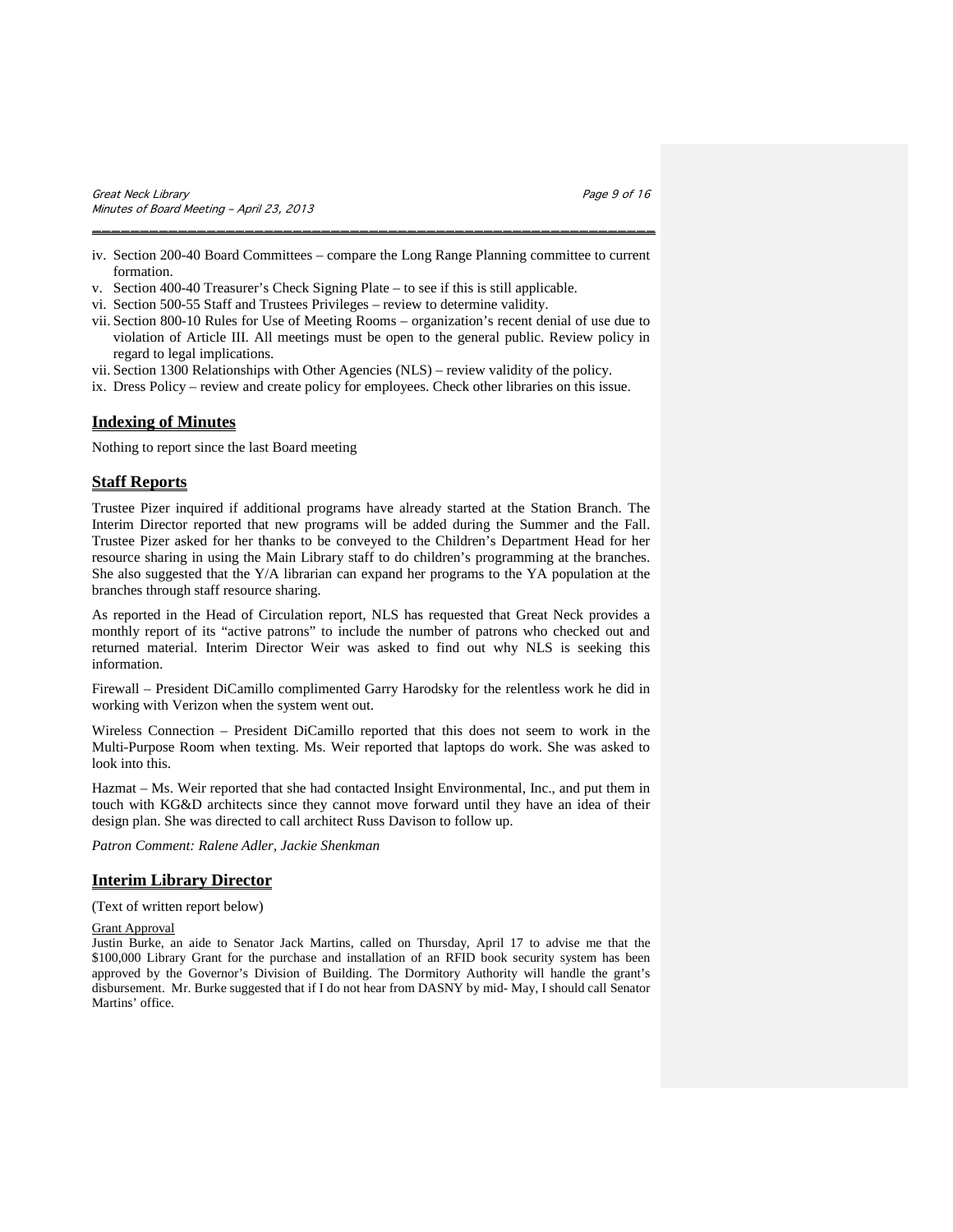[Update: Ms. Weir was asked to follow up with Senator Martins' office to find out if the grant can only be used specifically for the RFID.]

\_\_\_\_\_\_\_\_\_\_\_\_\_\_\_\_\_\_\_\_\_\_\_\_\_\_\_\_\_\_\_\_\_\_\_\_\_\_\_\_\_\_\_\_\_\_\_\_\_\_\_\_\_\_\_\_\_\_\_

#### Conditions at Lakeville

We have had an ongoing problem at Lakeville with a pungent smell at the front entrance to the building. Ruth Klement first alerted me about the problem after a bad rain in early March. The carpet at the door was wet and there was a bad smell coming from somewhere. Custodian Jose Rodriguez went over with a commercial grade powder that absorbs water and helps cut down on odor and bacteria and spread it over the affected area. Over the course of the last several weeks, he has applied the powder to the problem area several times. The smell persists. The landlord was advised of the problem on April 8 and a representative from the firm came over April 9 confirmed that it was a mildew smell, went up on the roof, but could not find any leaks. I asked Bruce Hall, of Sid's Floors to take a look at the carpet situation. He came, took pictures, talked to an expert on mold and mildew but could not confirm that there was mildew under the carpet. Neil suggested I call Kristin Gabriel of J.C Broderick who had been called to take air samples in Levels two years ago. She suggested I have my custodian remove some carpet squares and see what was underneath. Equipped with a mask and gloves, Jose removed the carpet squares that abut the saddle of the threshold. He found very wet, crumbling plaster under and around the door saddle. There is no mildew; the wet plaster is causing the smell. I have asked the landlord to send his representative over to take a look at it and at a hole in the basement hallway ceiling that I noticed when I went over last week to measure the storage space in the basement.

#### Freegal Music

In July of 2012 the Great Neck Library began offering Freegal Music, a downloadable music service to Great Neck residents and fee-paying patrons. The service offers music choices in 160 genres and works with Mp3 players including iPhone/iPad and other android devices and can be downloaded to PCs and MACs. Great Neck residents are able to download only three songs per week. The base price for the service is \$8,000 per year plus a 2% administration fee of \$163.00. As of April 10, 2013 the number of downloads was 5294 and the total number of patrons who have downloaded during this eight month period was 373. This is an expensive service that a limited number of patrons are using. For this reason I recommend to the Library Board that we do not renew Freegal Music when the service period expires on June 30, 2013.

#### **Building Renovation**

Over the past year the Library staff has been very involved in weeding the collection. As a result we have many empty shelves. At the last Building Advisory Committee meeting, Russell Davidson of KG&D Architects asked me to inventory the shelves and create a new report noting the number of linear feet of shelving we will need in the renovated building, based on the smaller book collection. Bookroom clerk Wanda Lei has created a floor plan in Excel and is in the process of counting both empty and occupied shelves on the mezzanine and the shelves directly under the mezzanine on the first floor. She will continue on with the rest of the collection after this area is inventoried. [End of report]

## **President's Report**

President DiCamillo provided the following updates:

- She congratulated Janet Fine who was mentioned in an article on feral cats in connection with the work she is doing in keeping the cat population down. Trustee Nina Esagoff was also congratulated on her admission to the bar of the U.S. Supreme Court.
- Mayflower Cleaners Remediation Report available at the Great Neck Library and on the NYS DEC website.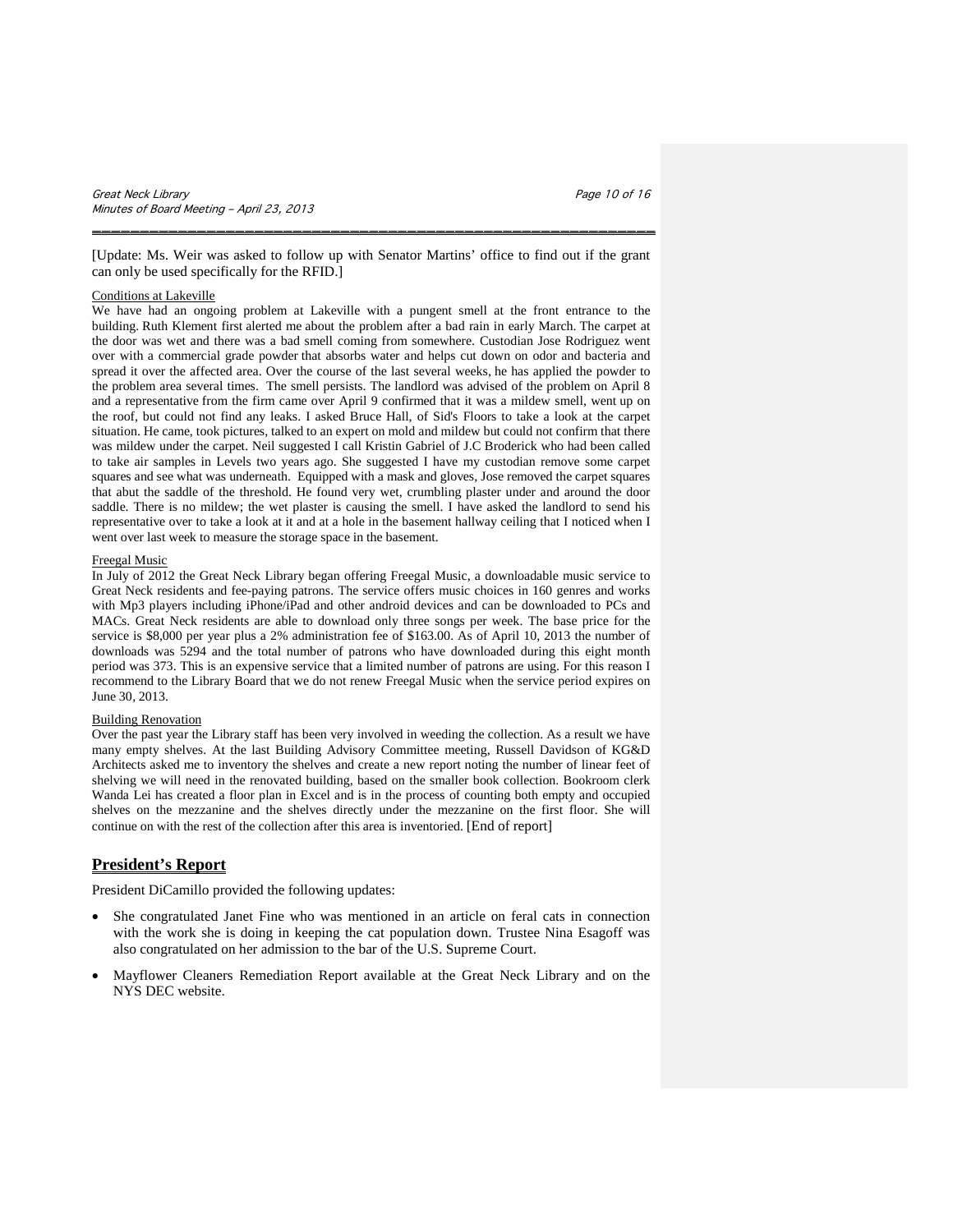• NLS Databases Review – Great Neck Library staff made a brief presentation at the last Finance Committee meeting and she will attend another meeting to give further update. There was a series of correspondence between President DiCamillo and NLS Board President Michael Turner regarding NLS meeting in executive session. Copies of these letters were sent to Robert Freeman. She was told that the executive session had to do with a potential litigation by the Great Neck Library, and she is of the opinion that the executive session was illegal. She assured everyone that Great Neck is not seeking any potential litigation against NLS. Another letter was sent to NLS Director Jackie Thresher requesting an application of section 9(b) of the 1995 agreement with NLS concerning fee structure imposed on the Great Neck Library.

\_\_\_\_\_\_\_\_\_\_\_\_\_\_\_\_\_\_\_\_\_\_\_\_\_\_\_\_\_\_\_\_\_\_\_\_\_\_\_\_\_\_\_\_\_\_\_\_\_\_\_\_\_\_\_\_\_\_\_

Trustees Nina Esagoff, Pizer and DiCamillo along with Interim Director Weir will be meeting with NYS Librarian Bernard Margolis on May 14<sup>th</sup> to review Great Neck's concerns.

Great Neck has been meeting with the other libraries that are quasi dissenting and who have similar concerns as Great Neck. There was one meeting to introduce ourselves and exchange information which was very productive. There will be another meeting on June 3 at the Parkville Branch.

Trustee Pizer reported that she met with Assemblywoman Michelle Schimel who contacted Roger Tillis and he will be meeting with the sub-committee and Mr. Margolis. Tom DiNapoli will be waiting to see the outcome of this meeting before he does anything as there might be implications that he would want to get involved in.

President DiCamillo had contacted Senator Martins via emails but she has not heard anything from him. She resent all seven letters to him electronically. Interim Director Weir reported that she had heard from one of his aides who said the Senator did receive the emails and was aware of the situation but he too wanted to wait until after the meeting.

Trustees Nina Esagoff, Ferrante Krupski, Pizer and DiCamillo attended the NLS Board meeting last night. They all stated that they were treated rudely by the NLS Board Chair, who behaved inappropriately. Trustee DiCamillo will be requesting via FOIL a copy of the documents in the book that Mr. Turner displayed at the meeting that supposedly contains everything about Great Neck Library.

Next NLS meeting will be Tuesday, May 28 and it is open to anyone wanting to go.

• Emergency Manual – The Interim Director was asked for an update to which she replied that she met with Trustee Ferrante Krupski once and there are certain pages that still require updating. President DiCamillo stated that there have been discussions at the Finance Committee meetings about employees clocking in and out. She asked them both to focus on a policy for clocking out when the building is completely evacuated for inclusion in the Emergency Manual.

*Public Comment: Carol Frank, Ralene Adler*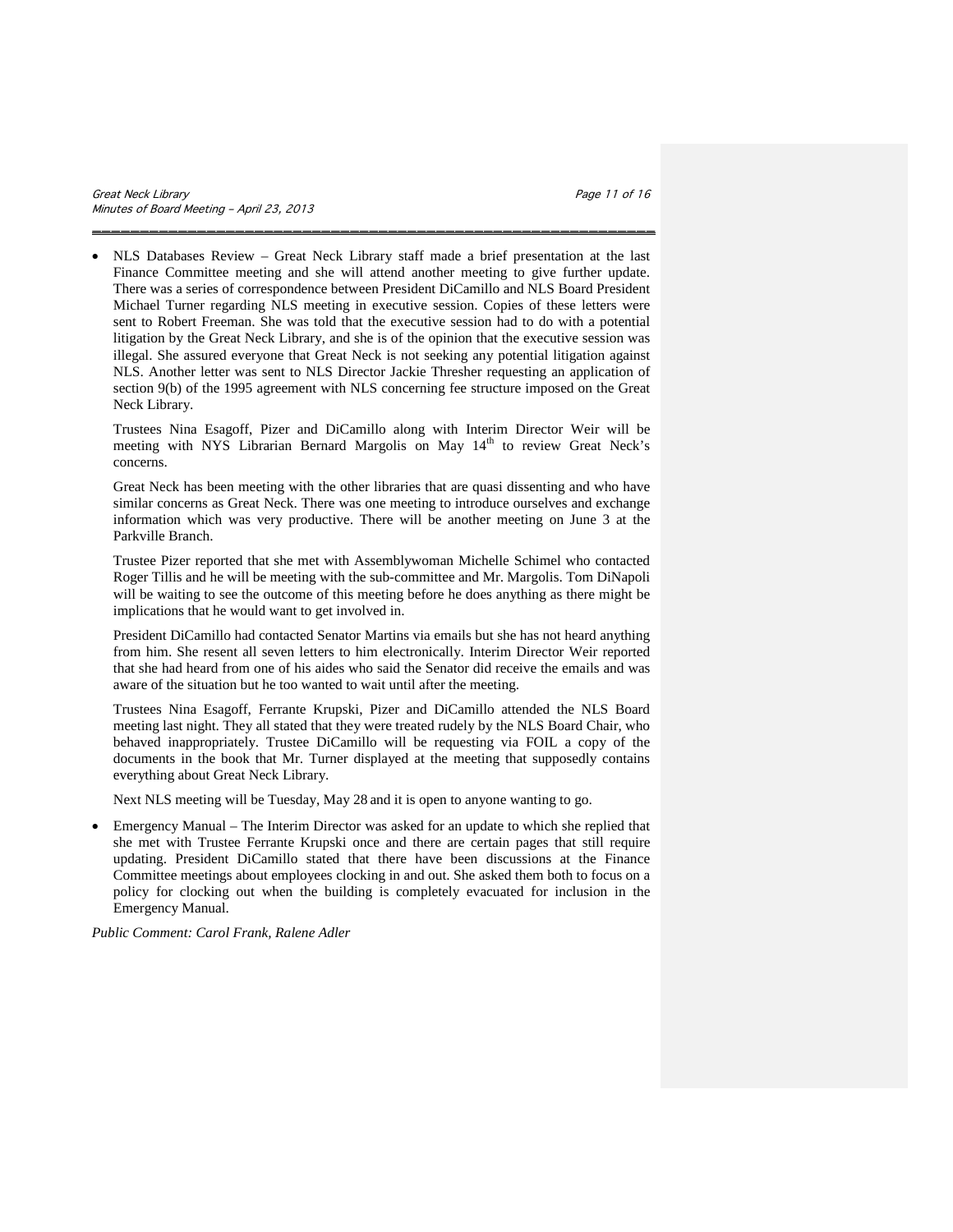# **OLD BUSINESS**

# **Payroll Changes for February**

## **Upon motion by Josie Pizer, seconded by Michael Fuller, and after discussion, it was,**

\_\_\_\_\_\_\_\_\_\_\_\_\_\_\_\_\_\_\_\_\_\_\_\_\_\_\_\_\_\_\_\_\_\_\_\_\_\_\_\_\_\_\_\_\_\_\_\_\_\_\_\_\_\_\_\_\_\_\_

**RESOLVED**, that the Great Neck Library Board of Trustees take from the table the motion to accept the Payroll Changes for February 2013 which was tabled at the March 21, 2013 Board Meeting.

**VOTE:** Yes – 7 (DiCamillo, Nina Esagoff, Ferrante Krupski, Fuller, Marcus, Pizer, Solomon) *MOTION CARRIED UNANIMOUSLY*

## **Upon motion by Josie Pizer, seconded by Ferrante Fuller, and after discussion, it was,**

**RESOLVED**, that the Great Neck Library Board of Trustees accept the Payroll Changes for February 2013, as presented, which have been reviewed by the Finance Committee.

**VOTE:** Yes – 7 (DiCamillo, Nina Esagoff, Ferrante Krupski, Fuller, Marcus, Pizer, Solomon) *MOTION CARRIED UNANIMOUSLY*

# **Additional Expenditure for Digiscribe**

# **Upon motion by Michael Fuller, seconded by Joel Marcus, and after discussion, it was,**

**RESOLVED**, that the Great Neck Library Board of Trustees authorize the additional sum of \$5,600 for the additional costs of scanning personnel and business records, to be funded from the Main Building and Special Services fund.

Trustee Solomon wanted to know why this was charged against the Main Building and Special Services fund. President DiCamillo explained that the backlog would be charged against the Special Services portion of this budget line and going forward the maintenance fee will come out of the Operating Budget annually.

The reason for requesting additional funds for the project was explained this way: The original estimate submitted by Digiscribe did not cover the full job because of possibly two reasons: (1) There were many double-sided papers and the representative who provided the estimate was unaware of this so the quotes were based on one-sided documents; (2) The initial project was to scan the Personnel records first followed by the Business Office records. The order was reversed because of the transition of the Director, and the Business Manager out on medical leave. There were more Business Office documents than personnel files to be scanned.

#### *Public Comment: Carol Frank*

**VOTE:** Yes – 6 (DiCamillo, Nina Esagoff, Ferrante Krupski, Fuller, Marcus, Pizer); Abstention – 1 (Solomon) *MOTION CARRIED*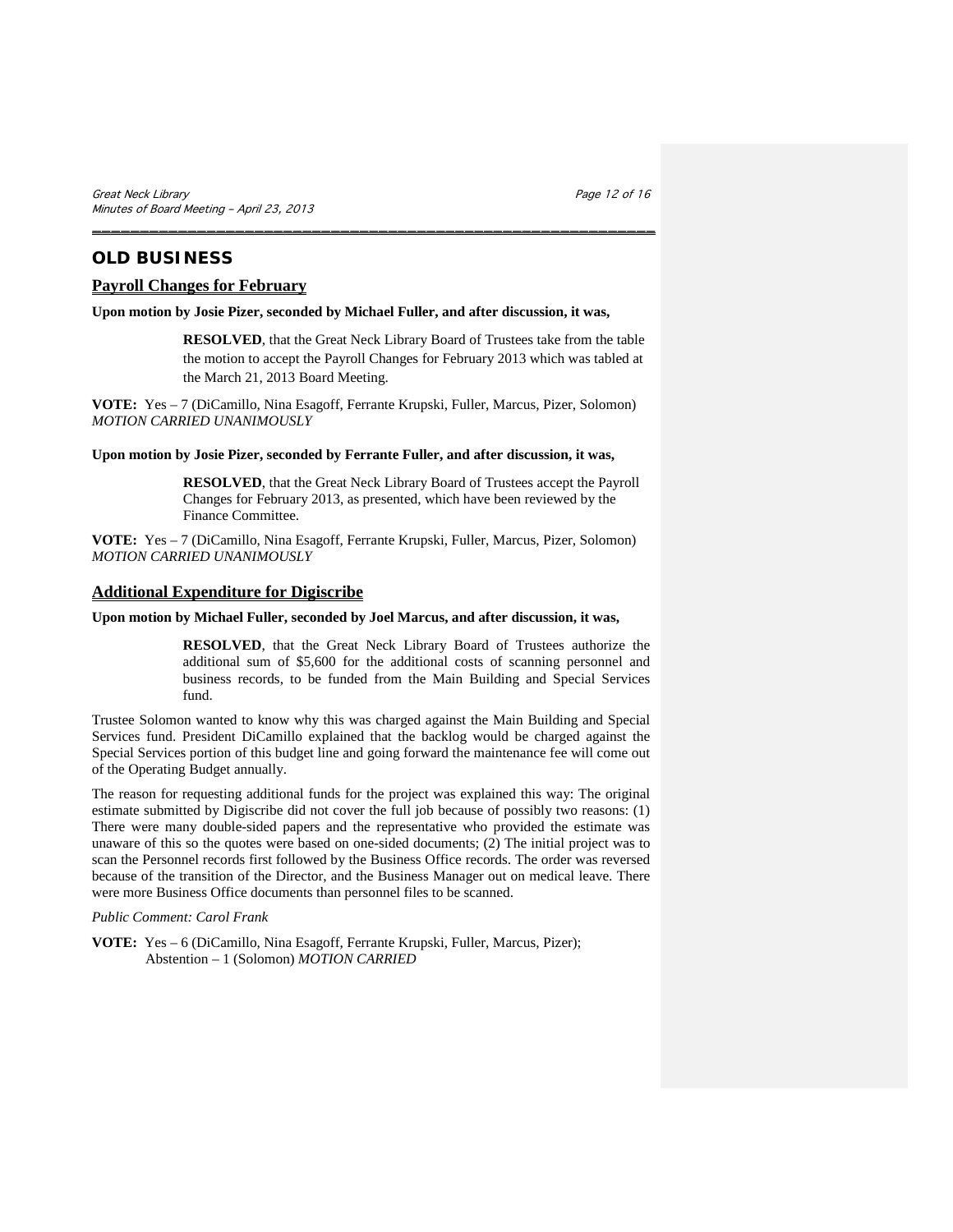# **NEW BUSINESS**

# **Audit Engagement Letter**

**Upon motion by Joel Marcus and seconded by Michael Fuller, and after discussion, it was,**

\_\_\_\_\_\_\_\_\_\_\_\_\_\_\_\_\_\_\_\_\_\_\_\_\_\_\_\_\_\_\_\_\_\_\_\_\_\_\_\_\_\_\_\_\_\_\_\_\_\_\_\_\_\_\_\_\_\_\_

**RESOLVED,** that the Great Neck Library Board of Trustees authorize the President to sign the letter of engagement with Cullen & Danowski, LLP, Certified Public Accountants, as dated April 3, 2013, for the performance of an audit of the Library's financial statements, as well as preparation of the Library's Federal Form 990 for the fiscal year ending June 30, 2013, at a cost of \$12,900 to be charged to the Audit Fees line of the operating budget.

**VOTE:** Yes – 7 (DiCamillo, Nina Esagoff, Ferrante Krupski, Fuller, Marcus, Pizer, Solomon) *MOTION CARRIED UNANIMOUSLY*

# **Extension of Building Advisory Committee Deadline**

**Upon motion by Janet Nina Esagoff and seconded by Michael Fuller, and after discussion, it was,**

> **RESOLVED**, that the Great Neck Library Board of Trustees amend the resolution dated November 22, 2011 and September 20, 2012 for the Building Advisory Committee to the date of the June 2013 Regular Meeting of the Board of Trustees.

**VOTE:** Yes – 7 (DiCamillo, Nina Esagoff, Ferrante Krupski, Fuller, Marcus, Pizer, Solomon) *MOTION CARRIED UNANIMOUSLY*

# **Approval of Job Description for Library Director**

**Upon motion by Francine Ferrante Krupski and seconded by Josie Pizer, and after discussion, it was,**

> **RESOLVED,** that the Great Neck Library Board of Trustees approve the Job Description for the Library Director position as recommended by the Director Search Committee; and further,

> **RESOLVED**, that the Board Policy Manual be amended by replacing Section 300-10 - Responsibilities of the Library Director - with these job descriptions as attached to the agenda of April 23, 2013.

Trustee Solomon stated that since this is an amendment to the existing policy, it should be read three times before voted on. The Board Policy Manual was consulted and it corroborated this. This was then considered as the first reading resulting in the withdrawal of the motion.

Trustee Pizer thanked Trustee Marcus, staff members Nicholas Camastro and Janet Fine for their terrific job working on the job descriptions.

*Public Comment: Norman Rutta*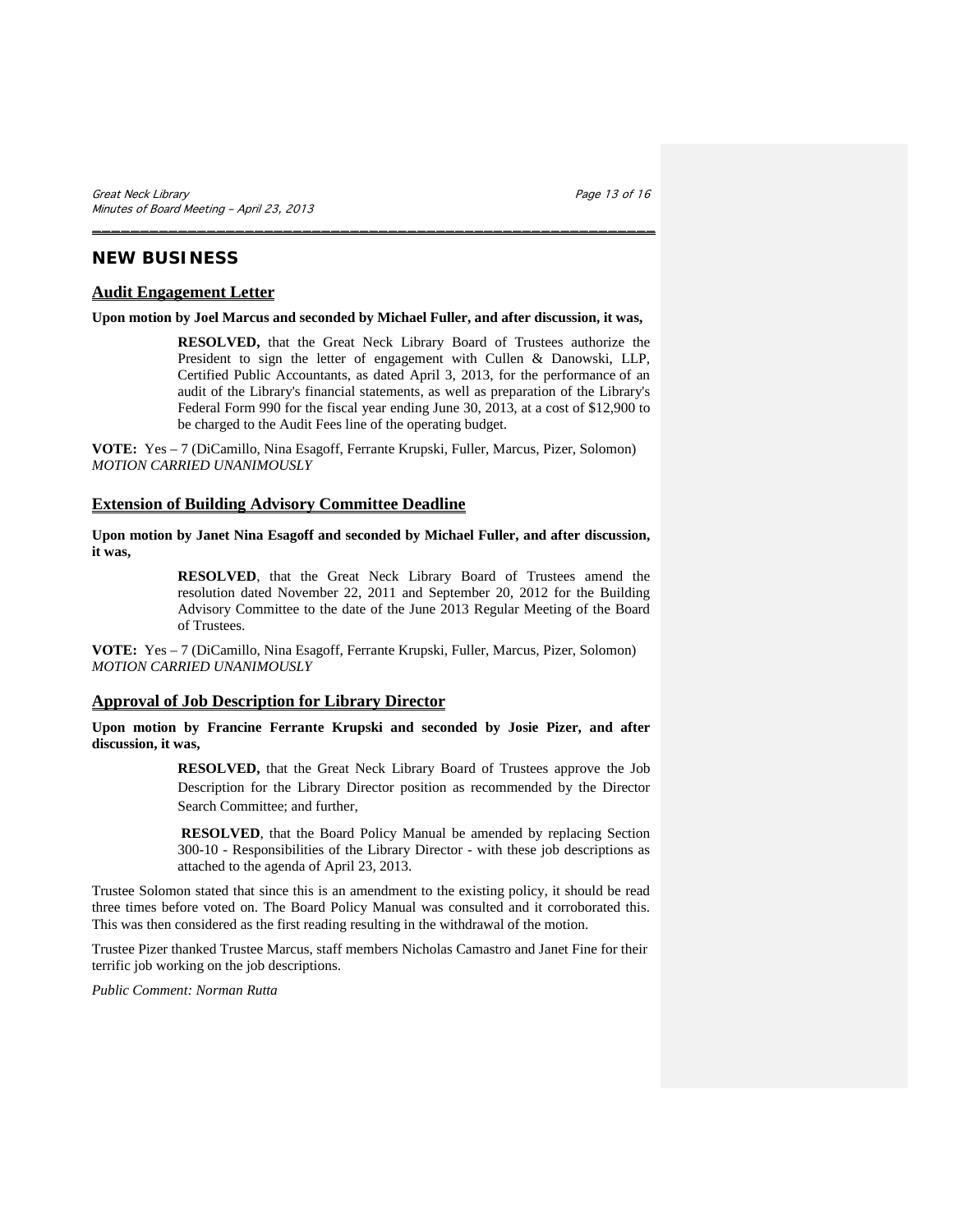**Upon motion by Francine Ferrante Krupski and seconded by Josie Pizer, and after discussion, it was,**

\_\_\_\_\_\_\_\_\_\_\_\_\_\_\_\_\_\_\_\_\_\_\_\_\_\_\_\_\_\_\_\_\_\_\_\_\_\_\_\_\_\_\_\_\_\_\_\_\_\_\_\_\_\_\_\_\_\_\_

**RESOLVED,** that the Great Neck Board of Trustees withdraw the motion for approval of the job description for the Library Director.

**VOTE:** Yes – 7 (DiCamillo, Nina Esagoff, Ferrante Krupski, Fuller, Marcus, Pizer, Solomon) *MOTION CARRIED UNANIMOUSLY*

# **Approval for Request for Proposal for Owner's Reprsentative**

**Upon motion by Varda Solomon and seconded by Michael Fuller, and after discussion, it was,**

> **RESOLVED**, that the Great Neck Library Board of Trustees approve the Request for Proposal for an Owner's Representative for the Main Building Renovation Project, which has been reviewed by Counsel in accordance with the resolution approved by the Board on February 19, 2013.

**VOTE:** Yes – 7 (DiCamillo, Nina Esagoff, Ferrante Krupski, Fuller, Marcus, Pizer, Solomon) *MOTION CARRIED UNANIMOUSLY*

# **Landscape Contract**

**Upon motion by Michael Fuller and seconded by Francine Ferrante Krupski, and after discussion, it was,**

> **RESOLVED**, that the Great Neck Library Board of Trustees authorize the renewal of the landscaping services contract for the 2013 season with Cabo Landscaping, at a cost of \$7,750 to be billed in ten monthly installments of \$775, as per their proposal dated March 20, 2013, to be charged to the Landscaping budget line.

**VOTE:** Yes – 7 (DiCamillo, Nina Esagoff, Ferrante Krupski, Fuller, Marcus, Pizer, Solomon) *MOTION CARRIED UNANIMOUSLY*

## **Business Office Destruction of Records**

**Upon motion by Joel Marcus and seconded by Michael Fuller, and after discussion, it was,**

**RESOLVED,** that the Great Neck Library Board of Trustees authorize the destruction of the records as outlined in the attached memo from the Business Office in accordance with the Record Retention policy 400-30.

**VOTE:** Yes – 7 (DiCamillo, Nina Esagoff, Ferrante Krupski, Fuller, Marcus, Pizer, Solomon) *MOTION CARRIED UNANIMOUSLY*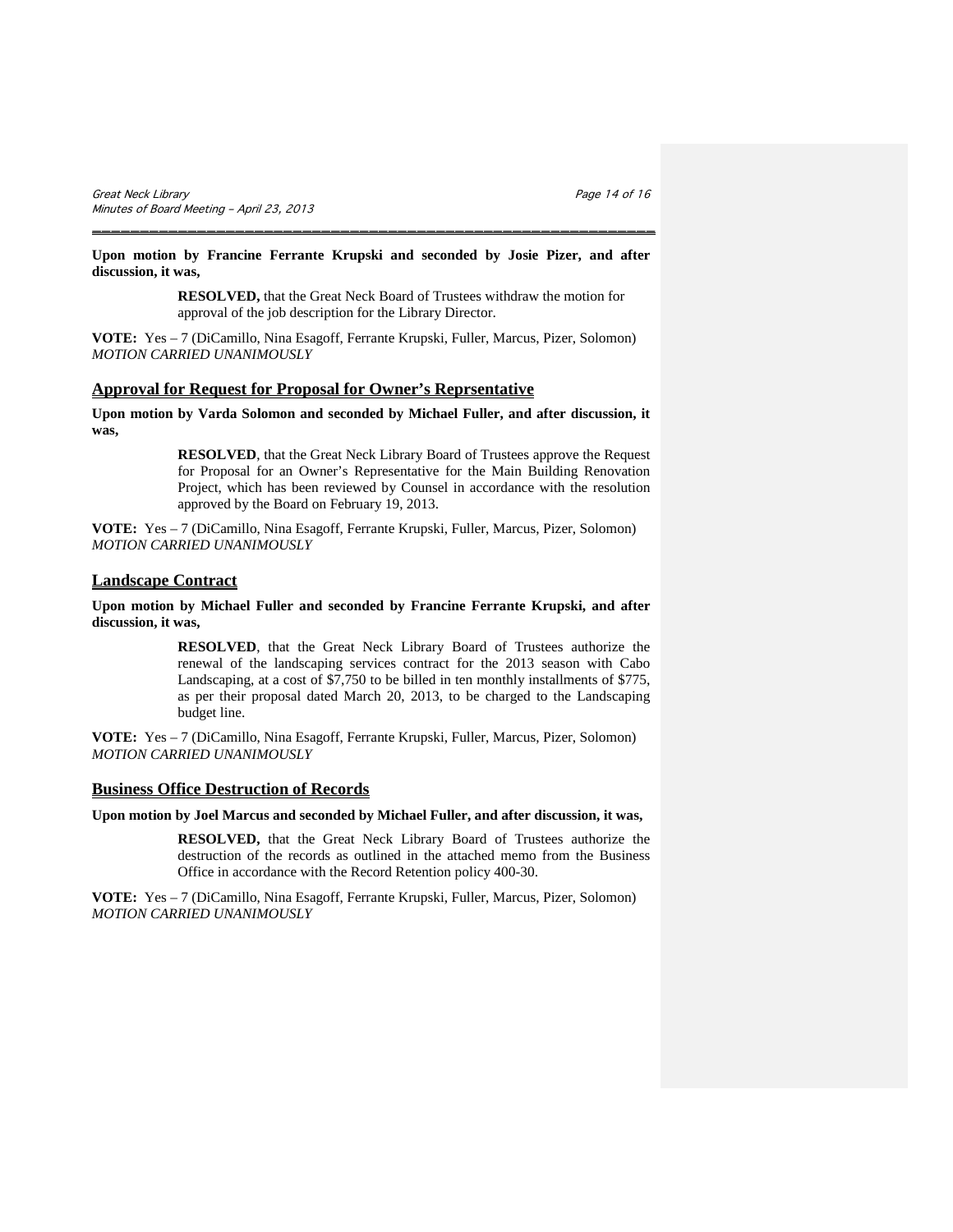# **Unused File Cabinet**

**Upon motion by Janet Nina Esagoff and seconded by Francine Ferrante Krupski, and after discussion, it was,**

\_\_\_\_\_\_\_\_\_\_\_\_\_\_\_\_\_\_\_\_\_\_\_\_\_\_\_\_\_\_\_\_\_\_\_\_\_\_\_\_\_\_\_\_\_\_\_\_\_\_\_\_\_\_\_\_\_\_\_

**RESOLVED,** that the Great Neck Library Board of Trustees declare as excess equipment and authorize the disposal of an antiquated and unused 4-drawer vertical file cabinet currently sitting in the lower level secure storage area commonly referred to as "the cage."

**VOTE:** Yes – 7 (DiCamillo, Nina Esagoff, Ferrante Krupski, Fuller, Marcus, Pizer, Solomon) *MOTION CARRIED UNANIMOUSLY*

# **Monetary Donation**

**Upon motion by Francine Ferrante Krupski and seconded by Michael Fuller, and after discussion, it was,**

> **RESOLVED,** that the Great Neck Library Board of Trustees accept a donation of \$100 from the Great Neck Historical Society to the Risha Rosner Fund for the purpose of acquiring documents and photographs for the Local History Collection.

The Board tabled this motion after having a discussion on whether the money should be accepted as a restricted donation. They also questioned whether the Risha Rosner fund is the same as the Local History fund.

*Public Comment: Norma Rutta, Jonathan Aubrey*

## **Upon motion by Josie Pizer and seconded by Francine Ferrante Krupski, and after discussion, it was,**

**RESOLVED,** that the Great Neck Library Board of Trustees table the motion to accept a donation of \$100 from the Great Neck Historical Society to the Risha Rosner Fund for the purpose of acquiring documents and photographs for the Local History Collection.

**VOTE:** Yes – 7 (DiCamillo, Nina Esagoff, Ferrante Krupski, Fuller, Marcus, Pizer, Solomon) *MOTION CARRIED UNANIMOUSLY*

# **CORRESPONDENCE**

Correspondence was received jointly from Alice Kasten and Leila Mattson, dated March 31, 2013. They were not present to speak to their letter which is attached.

President DiCamillo congratulated Jonathan Aubrey who was recognized for his work in connection with local history as being a major asset to the production of their joint publication.

# **OPEN TIME**

Speaking: Norman Rutta